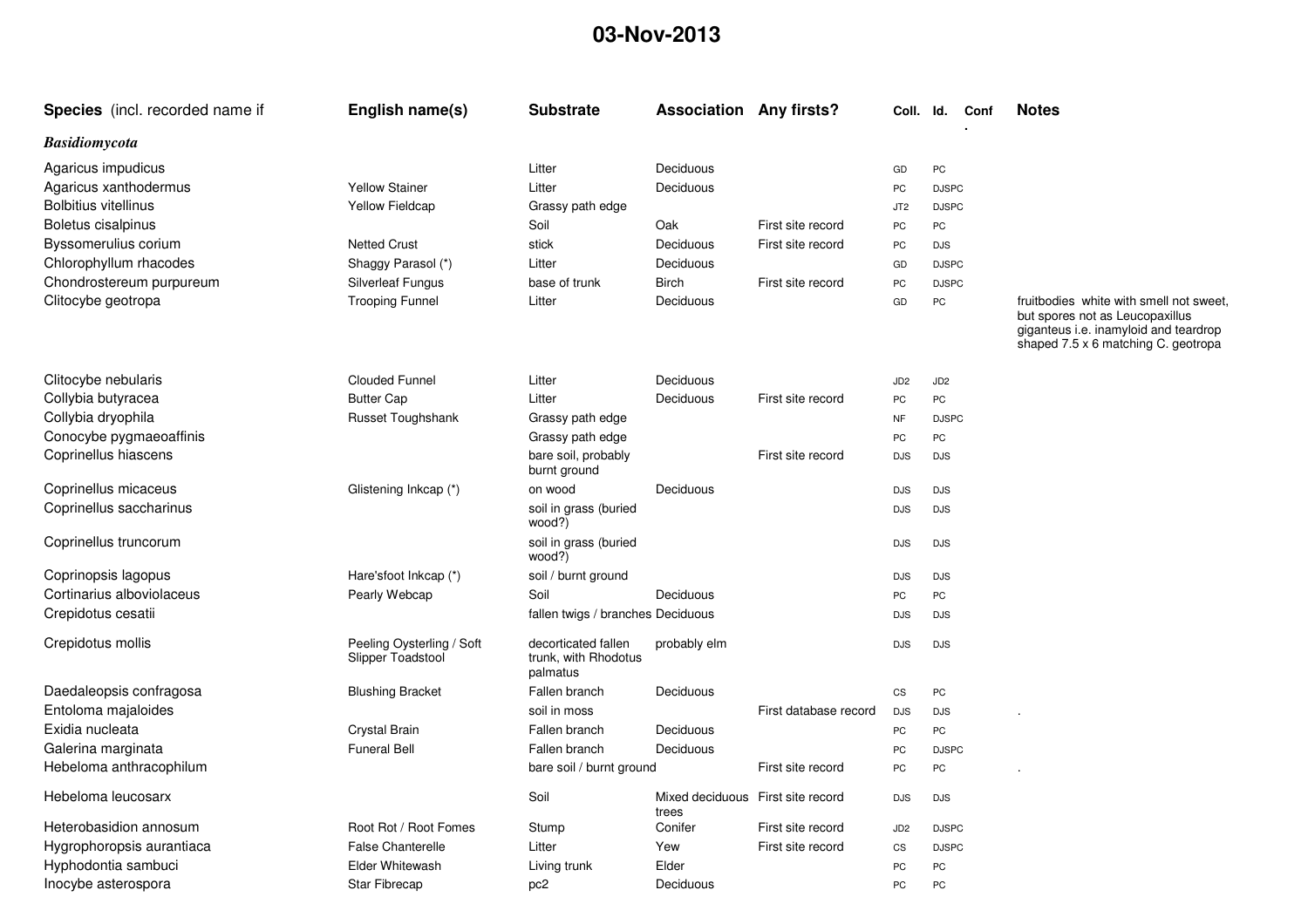| Inocybe geophylla               | White Fibrecap                                             | Soil                                  | Deciduous      |                   | PC              | PC           |                                                              |
|---------------------------------|------------------------------------------------------------|---------------------------------------|----------------|-------------------|-----------------|--------------|--------------------------------------------------------------|
| Inocybe geophylla var. lilacina | Lilac Fibrecap                                             | Soil                                  | Deciduous      |                   | JT <sub>2</sub> | PC           |                                                              |
| Inocybe hirtella var. bispora   |                                                            | Soil                                  | lime, oak      | First site record | <b>JS</b>       | PC           |                                                              |
| Inocybe microspora              |                                                            | Soil                                  | Deciduous      | First site record |                 | PC           |                                                              |
| Inocybe obscurobadia            |                                                            | Soil                                  | oak, lime      | First site record | <b>NF</b>       | PC           |                                                              |
| Inocybe phaeoleuca              |                                                            | Soil                                  | lime           | First site record | PC <sub>2</sub> | PC           |                                                              |
| Inonotus dryadeus               | Oak Bracket                                                | base of living trunk                  | Oak            |                   | GD              | <b>DJS</b>   |                                                              |
| Laccaria laccata                | Deceiver                                                   | Litter                                | Deciduous      |                   | PC              | PC           |                                                              |
| Lacrymaria lacrymabunda         | <b>Weeping Widow</b>                                       | Grassy path edge                      |                |                   | PC              | <b>DJSPC</b> |                                                              |
| Lactarius blennius              | Beech Milkcap / Slimy Milkcap                              | Soil                                  | Deciduous      |                   | JT <sub>2</sub> | PC           |                                                              |
| Lactarius lacunarum             |                                                            | Soil                                  | <b>Birch</b>   | First site record | <b>DJS</b>      | <b>DJS</b>   |                                                              |
| Lactarius tabidus               | <b>Birch Milkcap</b>                                       | Soil                                  | <b>Birch</b>   |                   | PC              | PC           |                                                              |
| Laetiporus sulphureus           | Chicken of the Woods / Sulphur on living trunk<br>Polypore |                                       | Yew            |                   | JT <sub>2</sub> | <b>DJSPC</b> |                                                              |
| Lepista nuda                    | <b>Wood Blewit</b>                                         | Litter                                | Deciduous      |                   | JT <sub>2</sub> | PC           |                                                              |
| Lepista sordida                 |                                                            | grassy litter                         |                |                   | <b>NF</b>       | <b>DJSPC</b> |                                                              |
| Melanoleuca polioleuca          | Common Cavalier                                            | Grassy path edge                      |                |                   |                 | <b>DJSPC</b> |                                                              |
| Mycena acicula                  | Orange Bonnet                                              | mossy litter                          | Deciduous      |                   | <b>DJS</b>      | <b>DJS</b>   |                                                              |
| Mycena arcangeliana             | Angel's Bonnet                                             | Fallen branch                         | Deciduous      |                   | JS              | PC           |                                                              |
| Mycena crocata                  | Saffrondrop Bonnet                                         | Fallen branch                         | Beech          | First site record | GD              | PC           |                                                              |
| Mycena filopes                  | <b>Iodine Bonnet</b>                                       | mossy herbaceous<br>stems             |                |                   | <b>JS</b>       | PC           | carpeting the summer house roof                              |
| Mycena galericulata             | Common Bonnet / Bonnet<br>Mycena                           | Fallen branch                         | Deciduous      |                   | JD <sub>2</sub> | PC           |                                                              |
| Mycena leptocephala             | <b>Nitrous Bonnet</b>                                      | woody litter                          | Deciduous      | First site record |                 | PC           |                                                              |
| Mycena pelianthina              | <b>Blackedge Bonnet</b>                                    | Litter                                | Deciduous      | First site record | <b>DJS</b>      | <b>DJS</b>   |                                                              |
| Mycena pura                     |                                                            | Litter                                | Horse Chestnut | First site record | PC              | PC           | conforming exactly to image and<br>microcharacters in Robich |
| recorded as Mycena pura f. alba |                                                            |                                       |                |                   |                 |              |                                                              |
| Mycena rosea                    | Rosy Bonnet                                                | Litter                                | Deciduous      | First site record | PC              | PC           |                                                              |
| Mycena speirea                  | <b>Bark Bonnet</b>                                         | mossy litter                          | Deciduous      |                   | <b>DJS</b>      | <b>DJSPC</b> |                                                              |
| Parasola leiocephala            |                                                            | bare soil, probably<br>burnt ground   |                | First site record | <b>DJS</b>      | <b>DJS</b>   |                                                              |
| Phellinus populicola            |                                                            | living trunks                         | Poplar         |                   | PC              | PC           |                                                              |
| Pholiota gummosa                | Sticky Scalycap                                            | soil (submerged<br>wood) at path edge | Deciduous      |                   | JT2             | <b>DJSPC</b> |                                                              |
| Pleurotus dryinus               | Veiled Oyster                                              | on felled logs                        | Ash            |                   | GD              | <b>DJSPC</b> |                                                              |
| Pluteus romellii                | <b>Goldleaf Shield</b>                                     | submerged wood                        | Deciduous      |                   | JD2             | PC           |                                                              |
| Pluteus salicinus               | <b>Willow Shield</b>                                       | Fallen branch                         | Deciduous      | First site record | <b>DJS</b>      | <b>DJS</b>   |                                                              |
| Polyporus squamosus             | Dryad's Saddle                                             | fallen from tree                      | Deciduous      |                   | JT <sub>2</sub> | <b>DJSPC</b> |                                                              |
| Psathyrella candolleana         | Pale Brittlestem                                           | Grassy path edge                      |                |                   | PC <sub>2</sub> | <b>DJSPC</b> |                                                              |
| Psathyrella conopilus           | <b>Conical Brittlestem</b>                                 | woody litter                          | Deciduous      |                   | <b>DJS</b>      | <b>DJS</b>   |                                                              |
| Psathyrella piluliformis        | Common Stump Brittlestem                                   | Fallen branch                         | Deciduous      | First site record | <b>DJS</b>      | <b>DJS</b>   |                                                              |
| Rhodotus palmatus               | <b>Wrinkled Peach</b>                                      | on wood                               | presumed elm   |                   | <b>DJS</b>      | <b>DJS</b>   |                                                              |
| Russula atropurpurea            | Purple Brittlegill / Blackish-<br>purple Russula           | grassy area                           | Oak            | First site record | PC              | PC           |                                                              |
| Stereum hirsutum                | Hairy Curtain Crust                                        | Fallen branch                         | Deciduous      |                   | GD              | <b>DJSPC</b> |                                                              |
| Stereum rameale                 |                                                            | stick                                 | Deciduous      | First site record | <b>DJS</b>      | <b>DJS</b>   |                                                              |